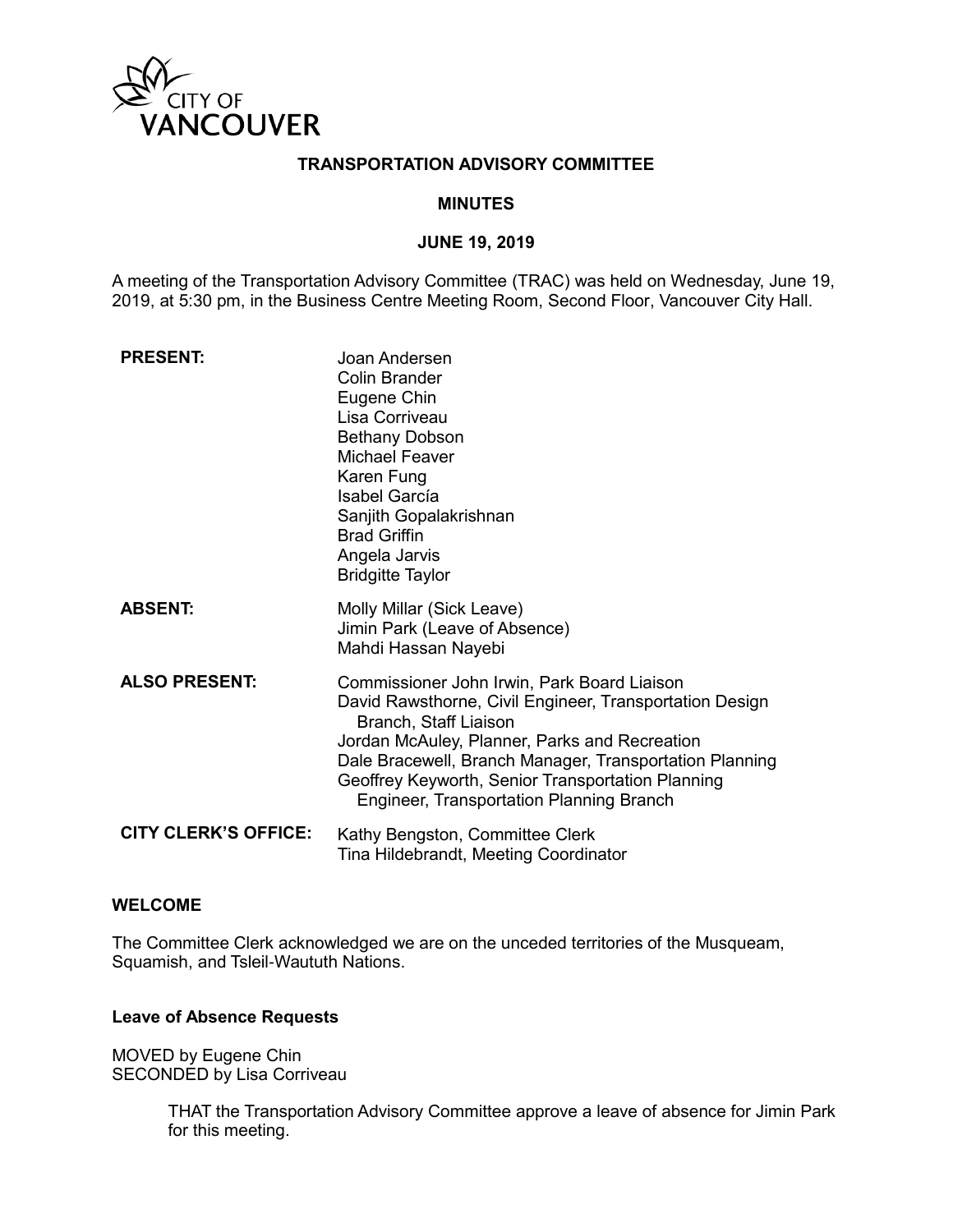## CARRIED UNANIOUSLY

## **1. Election of Chair/Vice-Chair or Co-Chairs (2019)**

The Meeting Coordinator called for nominations for the positions of Chair and Vice-Chair of the Transportation Advisory Committee; terms to end December 31, 2019.

In discussion, members agreed to postpone elections for Chair and Vice-Chair until the next Regular meeting on September 18, 2019, and, in the interim, elect an Acting Chair for this meeting.

MOVED by Colin Brander SECONDED by Lisa Corriveau

> THAT the Transportation Advisory Committee appoints Joan Anderson as Acting Chair for the June 19, 2019, meeting.

CARRIED UNANIMOUSLY

The Committee Clerk will forward information on the roles of Chair and Vice-Chair to committee members.

## **2. Committee Orientation**

Appointed Liaisons, along with Engineering Services staff, provided an introduction to TRAC which included an overview on the Committee's mandate and a summary of City and Park Board-related projects, and responded to questions.

The Meeting Coordinator provided guidance on meeting procedures, including motions and collaboration with other Advisory Committees.

## **3. TransLink – Transportation 2050**

Caitlin Cooper, Project Manager, TransLink, presented *Transportation 2050: Shape the Future of How We Move and Live*, and, along with Engineering staff, responded to questions.

Highlights of the presentation included:

- Phase 1 public engagement currently underway;
- Phase  $2$  consider ideas received Spring 2020;
- Phase  $3 -$  draft strategy  $-$  Fall 2020; and
- Staff's submission to be presented to TRAC in September.

## **4. Meeting Schedule (2019)**

MOVED BY Michael Feaver SECONDED BY Brad Griffin

> THAT the Transportation Advisory Committee approve the 2019 Meeting Schedule, as circulated.